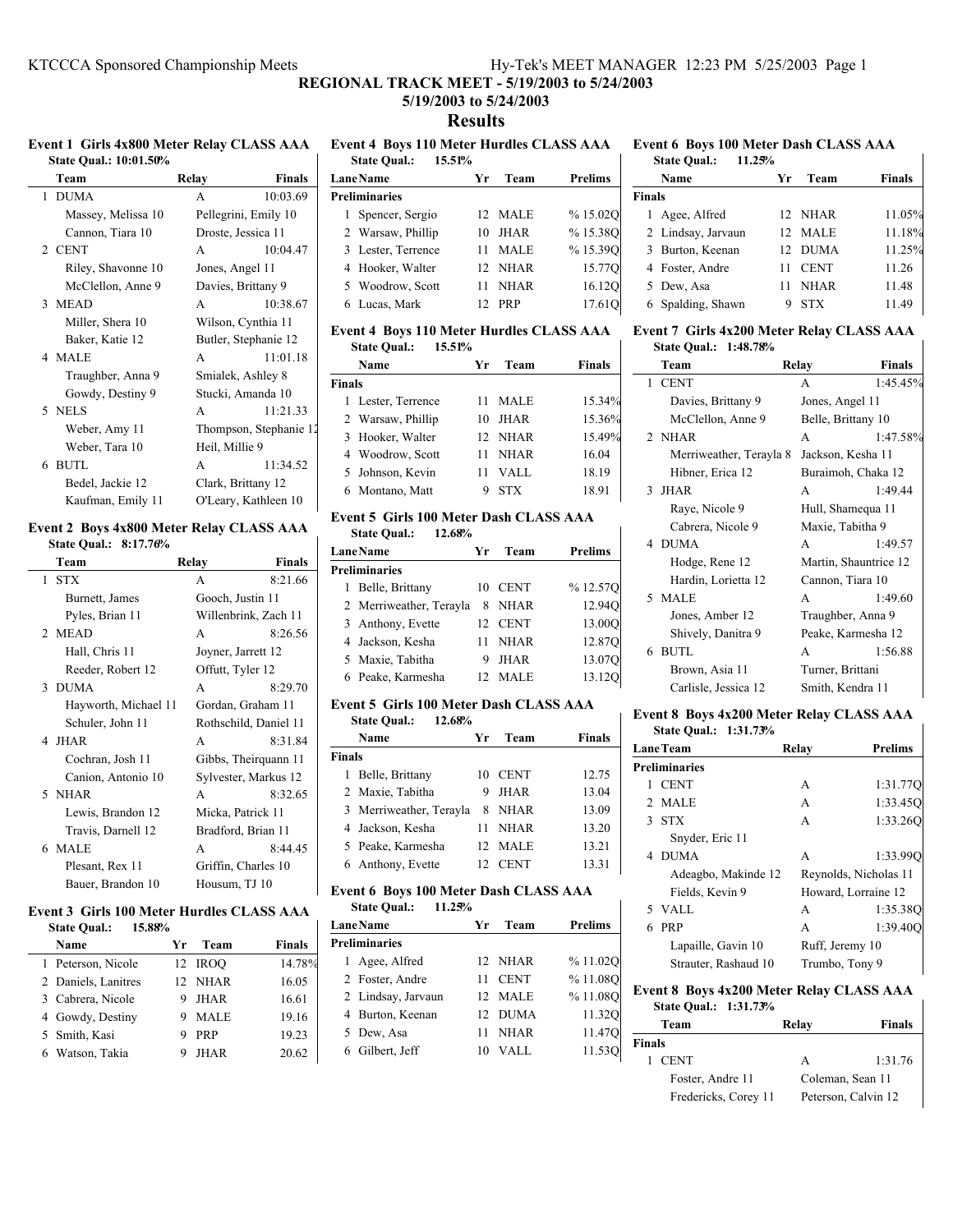### **REGIONAL TRACK MEET - 5/19/2003 to 5/24/2003**

#### **5/19/2003 to 5/24/2003 Results** 6 56.73 BUTL A

#### **Finals ... (Event 8 Boys 4x200 Meter Relay CLASS**

| 2 STX                 | A                      | 1:32.23 |
|-----------------------|------------------------|---------|
| Spalding, Shawn 9     | Gandenberger, James 12 |         |
| Wilkening, Tim 11     | Amburgy, Scott 12      |         |
| 3 MALE                | A                      | 1:32.25 |
| Nicholson, Josh 11    | Barnes, Jordan 12      |         |
| Croudep, Isaac 12     | Garr, Stephen 10       |         |
| 4 DUMA                | A                      | 1:32.83 |
| Young, Roderick       | Burton, Keenan 12      |         |
| Reynolds, Nicholas 11 | Adeagbo, Makinde 12    |         |
| 5 VALL                | A                      | 1:35.03 |
| Gilbert, Jeff 10      | Wells, Ronnie 12       |         |
| Warren, Haroldi 12    | Gold, Earl 12          |         |
| 6 CHAR                | A                      | 1:36.35 |
| Cook, Bobby 9         | Mann, Jake 11          |         |
| Diaz, David 10        | Hinton, Bobby 11       |         |

## **Event 9 Girls 1600 Meter Run CLASS AAA**

| State Oual.: 5:20.85% |                 |             |               |
|-----------------------|-----------------|-------------|---------------|
| Name                  | Yr              | Team        | <b>Finals</b> |
| 1 Campbell, Janeane   |                 | NHAR        | 5:45.74       |
| 2 Pellegrini, Emily   | 10              | <b>DUMA</b> | 5:49.86       |
| 3 Hooper, Rene        | 10              | <b>DOSS</b> | 5:55.72       |
| 4 Warren, Jessica     | 9               | <b>CHAR</b> | 6:00.90       |
| 5 Butler, Stephanie   | 12 <sup>2</sup> | <b>MEAD</b> | 6:01.13       |
| 6 Tedder, Robbin      |                 | <b>BCEN</b> | 6:06.36       |

#### **Event 10 Boys 1600 Meter Run CLASS AAA**

| <b>State Oual.: 4:28.02%</b> |                                |               |
|------------------------------|--------------------------------|---------------|
| Name                         | Team<br>Уr                     | <b>Finals</b> |
| 1 Curtis, Bobby              | 12 STX                         | 4:18.74%      |
| 2 Buckman, Jacob             | 12 BUTL                        | 4:19.62%      |
| 3 Hayworth, Michael          | DUMA<br>11                     | 4:36.72       |
| 4 Lewis, Brandon             | 12 NHAR                        | 4:37.86       |
| 5 Davis, Thomas              | <b>STX</b>                     | 4:38.12       |
| 6 Howard, James              | <b>NELS</b><br>12 <sub>1</sub> | 4:40.15       |

#### **Event 11 Girls 4x100 Meter Relay CLASS State Qual.: 51.43%**

| Team                        | Relay               | <b>Finals</b>         |
|-----------------------------|---------------------|-----------------------|
| <b>CENT</b><br>$\mathbf{1}$ | A                   | 51.02%                |
| Riley, Shavonne 10          | Jones, Angel 11     |                       |
| McClellon, Anne 9           | Belle, Brittany 10  |                       |
| 2 NHAR                      | A                   | 51.72                 |
| Merriweather, Terayla 8     | Jackson, Kesha 11   |                       |
| Hibner, Erica 12            | Buraimoh, Chaka 12  |                       |
| 3 MALE                      | A                   | 52.10                 |
| Shively, Danitra 9          | Jones, Amber 12     |                       |
| Sydner, Tiondrea 8          | Peake, Karmesha 12  |                       |
| 4 DUMA                      | A                   | 52.52                 |
| Hodge, Rene 12              |                     | Martin, Shauntrice 12 |
| Hardin, Lorietta 12         | Robinson, Alicia 10 |                       |
| 5 JHAR                      | A                   | 55.02                 |
| Bond, LaJoya 10             | Watson, Takia 9     |                       |
| Richard, Latasha 9          | Rave, Nicole 9      |                       |

# Smith, Kendra 11 Shelton, Kasi 11 Carlisle, Jessica 12 Turner, Brittani

**Event 12 Boys 4x100 Meter Relay CLASS AAA State Qual.: 44.18%**

| <b>LaneTeam</b>      | Relay | <b>Prelims</b> |
|----------------------|-------|----------------|
| <b>Preliminaries</b> |       |                |
| <b>NHAR</b>          | A     | 44.20Q         |
| 2 CENT               | A     | 44.87Q         |
| JHAR<br>3            | A     | 45.62Q         |
| 4 STX                | A     | 46.10Q         |
| 5 VALL               | A     | 46.51Q         |
| <b>BUTL</b>          | А     | 48.16C         |

### **Event 12 Boys 4x100 Meter Relay CLASS AAA State Qual.: 44.18%**

|               | Team               | Relay<br>Finals      |        |
|---------------|--------------------|----------------------|--------|
| <b>Finals</b> |                    |                      |        |
| $\mathbf{1}$  | <b>NHAR</b>        | A                    | 43.81% |
|               | Agee, Alfred 12    | Horne, Cornelius 10  |        |
|               | Woodrow, Scott 11  | Dew, Asa 11          |        |
|               | 2 CENT             | A                    | 44.35  |
|               | Girton, Michael 10 | Fredericks, Corey 11 |        |
|               | Foster, Andre 11   | Peterson, Calvin 12  |        |
|               | 3 JHAR             | A                    | 45.42  |
|               | Grant, David 10    | Cameron, Daniel 11   |        |
|               | Daniels, Tyrone 10 | Lewis, Dominic 12    |        |
|               | 4 STX              | A                    | 45.77  |
|               | Spalding, Shawn 9  | Amburgy, Scott 12    |        |
|               | Wilkening, Tim 11  | Semones, Danny 9     |        |
|               | 5 VALL             | A                    | 46.76  |
|               | Gilbert, Jeff 10   | Wells, Ronnie 12     |        |
|               | Warren, Haroldi 12 | Gold, Earl 12        |        |
|               | 6 BUTL             | A                    | 46.91  |
|               | Koppel, Jordon     | Rhudy, Chuck         |        |
|               | Harris, Trey 9     | Miles, Chris 11      |        |

#### **Event 13 Girls 400 Meter Dash CLASS AAA**

| <b>State Oual.: 1:00.31%</b> |    |             |          |  |  |
|------------------------------|----|-------------|----------|--|--|
| <b>LaneName</b>              | Уr | Team        | Prelims  |  |  |
| <b>Preliminaries</b>         |    |             |          |  |  |
| 1 Davies, Brittany           |    | 9 CENT      | % 59.02O |  |  |
| 2 Brown, Asia                | 11 | <b>BUTL</b> | 1:01.030 |  |  |
| 3 Jackson, Kesha             |    | 11 NHAR     | 1:02.220 |  |  |
| 4 Hibner, Erica              |    | 12 NHAR     | 1:02.490 |  |  |
| 5 Miller, Shera              | 10 | <b>MEAD</b> | 1:04.140 |  |  |
| 6 Richard, Latasha           | 9  | <b>JHAR</b> | 1:06.660 |  |  |
|                              |    |             |          |  |  |

#### **Event 13 Girls 400 Meter Dash CLASS AAA State Qual.: 1:00.31%**

| Name               | Yr  | Team        | <b>Finals</b> |
|--------------------|-----|-------------|---------------|
| <b>Finals</b>      |     |             |               |
| 1 Davies, Brittany |     | 9 CENT      | 58.97%        |
| 2 Brown, Asia      |     | 11 BUTL     | 1:01.21       |
| 3 Hibner, Erica    |     | 12 NHAR     | 1:01.57       |
| 4 Jackson, Kesha   | 11. | <b>NHAR</b> | 1:04.22       |

| 5 Miller, Shera | 10 MEAD | 1:05.10 |
|-----------------|---------|---------|
| 6 Roach, Kim    | 12 JHAR | 1:05.22 |

## **Event 14 Boys 400 Meter Dash CLASS AAA State Qual.: 51.01%**

| Yr  | Team        | <b>Prelims</b>             |
|-----|-------------|----------------------------|
|     |             |                            |
|     |             | %50.51Q                    |
| 11  | <b>CHAR</b> | 52.370                     |
|     |             | 53.17O                     |
| 12. |             | 53.250                     |
| 10  | <b>STX</b>  | 53.440                     |
| 10  | <b>IHAR</b> | 54.48                      |
|     |             | 12 MALE<br>12 MALE<br>JHAR |

## **Event 14 Boys 400 Meter Dash CLASS AAA**

## **State Qual.: 51.01%**

|               | Name                  | Уr | Team        | <b>Finals</b> |
|---------------|-----------------------|----|-------------|---------------|
| <b>Finals</b> |                       |    |             |               |
|               | 1 Lindsay, Jarvaun    |    | 12 MALE     | 49.68%        |
|               | 2 Sylvester, Markus   |    | 12 JHAR     | 51.44         |
|               | 3 Ruth, Josh          | 11 | <b>CHAR</b> | 51.70         |
|               | 4 Barnes, Jordan      |    | 12 MALE     | 52.45         |
|               | 5 Boniakowski, Paul   | 10 | <b>STX</b>  | 53.20         |
|               | 6 Gandenberger, James |    | 12 STX      | 54.46         |

#### **Event 15 Girls 300 Meter Hurdles CLASS**

| <b>State Qual.:</b> | 48.95% |
|---------------------|--------|
|---------------------|--------|

| <b>LaneName</b> |                      | Vr | Team        | <b>Prelims</b> |
|-----------------|----------------------|----|-------------|----------------|
|                 | <b>Preliminaries</b> |    |             |                |
|                 | 1 Peterson, Nicole   |    | 12 IROO     | % 45.74Q       |
|                 | 2 Cabrera, Nicole    | 9  | <b>JHAR</b> | %47.75Q        |
|                 | 3 Martin, Shauntrice |    | 12 DUMA     | 49.88Q         |
|                 | 4 Daniels, Lanitres  |    | 12 NHAR     | 51.02Q         |
|                 | 5 Jones, Amber       |    | 12 MALE     | 51.970         |
|                 | 6 Cannon, Tiara      |    | <b>DUMA</b> | 52.360         |
|                 |                      |    |             |                |

#### **Event 15 Girls 300 Meter Hurdles CLASS**

#### **State Qual.: 48.95%**

|               | Name                 | Уr  | Team        | <b>Finals</b> |
|---------------|----------------------|-----|-------------|---------------|
| <b>Finals</b> |                      |     |             |               |
|               | 1 Peterson, Nicole   |     | 12 IROO     | 45.37%        |
|               | 2 Cabrera, Nicole    | 9   | <b>JHAR</b> | 48.09%        |
|               | 3 Cannon, Tiara      | 10. | <b>DUMA</b> | 49.83         |
|               | 4 Martin, Shauntrice |     | 12 DUMA     | 49.87         |
|               | 5 Daniels, Lanitres  |     | 12 NHAR     | 50.99         |
|               | 6 Jones, Amber       | 12  | MALE        | 52.16         |

 $\mathsf{l}$ 

#### **Event 16 Boys 300 Meter Hurdles CLASS AAA State Qual.: 41.25%**

| <b>LaneName</b>      | Yr | Team        | <b>Prelims</b> |
|----------------------|----|-------------|----------------|
| <b>Preliminaries</b> |    |             |                |
| 1 Warsaw, Phillip    | 10 | JHAR        | %40.70O        |
| 2 Croudep, Isaac     | 12 | <b>MALE</b> | %41.12O        |
| 3 Howard, James      |    | 12 NELS     | 42.48O         |
| 4 Owens, Nic         | 10 | <b>BCEN</b> | 44.82O         |
| 5 Woodrow, Scott     |    | <b>NHAR</b> | %41.18O        |
| 6 Spencer, Sergio    | 12 | MALE        | 44.220         |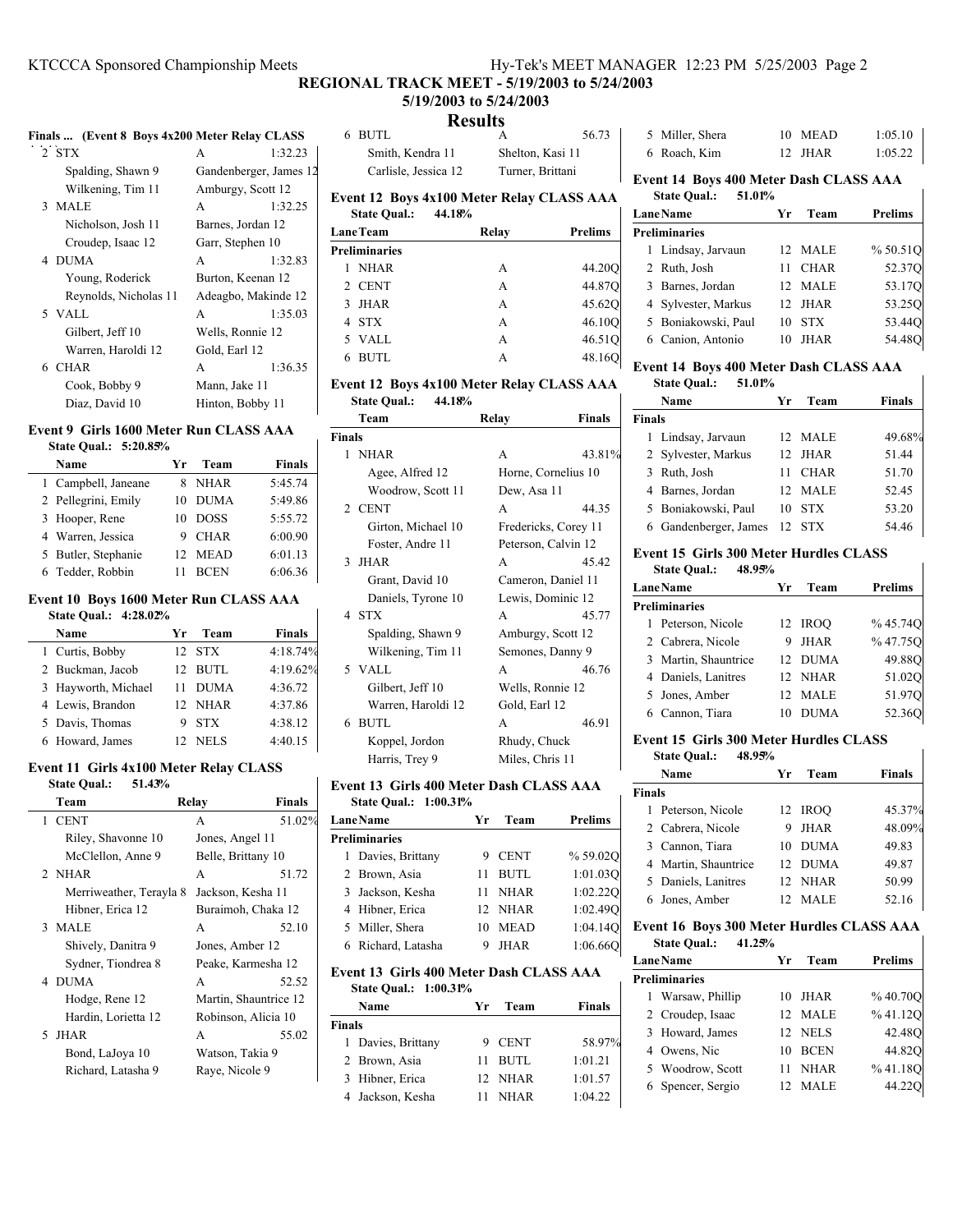## **REGIONAL TRACK MEET - 5/19/2003 to 5/24/2003**

## **5/19/2003 to 5/24/2003 Results**

#### **Event 16 Boys 300 Meter Hurdles CLASS AAA Event 20 Boys 200 Meter Dash CLASS AAA**

|        | 41.25%<br><b>State Qual.:</b> |                 |             |               |
|--------|-------------------------------|-----------------|-------------|---------------|
|        | Name                          | Уr              | Team        | <b>Finals</b> |
| Finals |                               |                 |             |               |
|        | 1 Warsaw, Phillip             | 10              | JHAR        | 40.31%        |
|        | 2 Woodrow, Scott              | 11              | <b>NHAR</b> | 40.78%        |
|        | 3 Howard, James               |                 | 12 NELS     | 41.35         |
|        | 4 Croudep, Isaac              | 12 <sub>1</sub> | <b>MALE</b> | 41.66         |
|        | 5 Owens, Nic                  | 10              | <b>BCEN</b> | 43.61         |
|        | 6 Montano, Matt               | Q               | STX         | 46.24         |

#### **Event 17 Girls 800 Meter Dash CLASS AAA State Qual.: 2:22.80%**

| Name              | Уr | Team        | <b>Finals</b> |
|-------------------|----|-------------|---------------|
| Massey, Melissa   | 10 | <b>DUMA</b> | 2:20.32%      |
| 2 Droste, Jessica |    | <b>DUMA</b> | 2:25.08       |
| 3 Riley, Shavonne | 10 | <b>CENT</b> | 2:30.01       |
| 4 Traughber, Anna |    | <b>MALE</b> | 2:31.04       |
| 5 Smialek, Ashley |    | <b>MALE</b> | 2:33.37       |
| 6 Wilson, Cynthia |    | <b>MEAD</b> | 2:38.06       |

#### **Event 18 Boys 800 Meter Dash CLASS AAA State Qual.: 1:59.90%**

| State Qual.: $1:59.90\%$ |    |             |               |
|--------------------------|----|-------------|---------------|
| Name                     | Уr | Team        | <b>Finals</b> |
| 1 Curtis, Bobby          |    | 12 STX      | 1:57.35%      |
| 2 Hall, Chris            | 11 | <b>MEAD</b> | 2:00.42       |
| 3 Pyles, Brian           | 11 | <b>STX</b>  | 2:01.28       |
| 4 Rothschild, Daniel     | 11 | <b>DUMA</b> | 2:01.82       |
| 5 Cochran, Josh          | 11 | <b>JHAR</b> | 2:04.58       |
| 6 Plesant, Rex           |    | <b>MALE</b> | 2:07.31       |

#### **Event 19 Girls 200 Meter Dash CLASS AAA State Qual.: 26.32%**

| <b>Lane Name</b>        | Уr | Team        | <b>Prelims</b> |
|-------------------------|----|-------------|----------------|
| <b>Preliminaries</b>    |    |             |                |
| 1 Brown, Asia           | 11 | <b>BUTL</b> | 26.42Q         |
| 2 Belle, Brittany       |    | <b>CENT</b> | 26.57Q         |
| 3 Merriweather, Terayla |    | <b>NHAR</b> | 27.27Q         |
| 4 Maxie, Tabitha        | 9  | <b>JHAR</b> | 27.19Q         |
| 5 Anthony, Evette       | 12 | <b>CENT</b> | 27.57Q         |
| 6 Turner, Brittani      |    | BUTL        | 28.12          |

## **Event 19 Girls 200 Meter Dash CLASS AAA**

|        | 26.32%<br><b>State Oual.:</b> |    |             |               |
|--------|-------------------------------|----|-------------|---------------|
|        | Name                          | Уr | Team        | <b>Finals</b> |
| Finals |                               |    |             |               |
|        | Belle, Brittany               | 10 | <b>CENT</b> | 26.06%        |
|        | 2 Brown, Asia                 | 11 | BUTL        | 26.65         |
|        | 3 Merriweather, Terayla       | 8  | <b>NHAR</b> | 27.27         |
|        | 4 Maxie, Tabitha              | 9  | JHAR        | 27.39         |
|        | 5 Turner, Brittani            |    | BUTL        | 27.67         |
|        | Anthony, Evette               |    | <b>CENT</b> | 27.78         |

# **State Qual.: 22.84% LaneName Team** Prelims **Preliminaries** 1 Heuser, Chip 12 STX  $\%$  22.57Q 2 Lindsay, Jarvaun 12 MALE % 22.66Q

| 2 Lindsay, Jarvaun | 12 MALE | 70 ZZ.00U |
|--------------------|---------|-----------|
| 3 Burton, Keenan   | 12 DUMA | %22.71Q   |
| 4 Lewis, Dominic   | 12 JHAR | 23.550    |
| 5 Agee, Alfred     | 12 NHAR | %22.80O   |
| 6 Foster, Andre    | 11 CENT | 22.960    |

#### **Event 20 Boys 200 Meter Dash CLASS AAA**<br>State Qual: 22.84% **State Qual.:**

|               | state Qual<br>44.0470 |    |             |        |
|---------------|-----------------------|----|-------------|--------|
|               | Name                  | Yг | Team        | Finals |
| <b>Finals</b> |                       |    |             |        |
|               | 1 Lindsay, Jarvaun    |    | 12 MALE     | 22.42% |
|               | 2 Foster, Andre       | 11 | <b>CENT</b> | 22.60% |
|               | 3 Heuser, Chip        |    | 12 STX      | 22.74% |
|               | 4 Agee, Alfred        |    | 12 NHAR     | 22.83% |
|               | 5 Lewis, Dominic      |    | 12 JHAR     | 23.34  |
|               | 6 Horne, Cornelius    | 10 | <b>NHAR</b> | 23.41  |

#### **Event 21 Girls 3200 Meter Run CLASS AAA State Qual.: 11:52.59%**

| Yг | Team                                                                                                                  | <b>Finals</b>            |
|----|-----------------------------------------------------------------------------------------------------------------------|--------------------------|
|    |                                                                                                                       | 11:05.83%                |
|    | <b>DUMA</b>                                                                                                           | 12:15.72                 |
|    |                                                                                                                       | 12:36.26                 |
|    |                                                                                                                       | 13:00.90                 |
| 10 | <b>DOSS</b>                                                                                                           | 13:03.85                 |
|    | <b>JHAR</b>                                                                                                           | 13:45.50                 |
|    | 1 Massey, Melissa<br>2 Hamm, Christina<br>3 Campbell, Janeane<br>4 Warren, Amanda<br>5 Hooper, Rene<br>6 Nott, Angela | DUMA<br>8 NHAR<br>7 CHAR |

#### **Event 22 Boys 3200 Meter Run CLASS AAA State Qual.: 9:58.23%**

| State Qual.: $9:58.25\%$ |    |             |               |
|--------------------------|----|-------------|---------------|
| Name                     | Yг | Team        | <b>Finals</b> |
| 1 Curtis, Bobby          |    | 12 STX      | 9:23.24%      |
| 2 Buckman, Jacob         |    | 12 BUTL     | 9:36.86%      |
| 3 McClain, Scott         |    | 9 STX       | 9:56.86%      |
| 4 Griffin, Charles       | 10 | <b>MALE</b> | 10:33.97      |
| 5 Swartz, Caleb          | 10 | <b>JHAR</b> | 10:34.51      |
| 6 Thornsberry, Jason     |    | <b>BUTL</b> | 10:38.52      |

## **Event 23 Girls 4x400 Meter Relay CLASS State Qual.: 4:10.39%**

| <b>LaneTeam</b> |                      | Relay              | <b>Prelims</b>          |
|-----------------|----------------------|--------------------|-------------------------|
|                 | <b>Preliminaries</b> |                    |                         |
|                 | <b>CENT</b>          | A                  | 4:14.24                 |
|                 | Jones, Angel 11      | Davies, Brittany 9 |                         |
|                 | Riley, Shavonne 10   |                    | Goode, GabriellE 9      |
|                 | 2 NHAR               | A                  | 4:17.57C                |
|                 | Jackson, Kesha 11    | Hibner, Erica 12   |                         |
|                 | Campbell, Janeane 8  |                    | Merriweather, Terayla 8 |
| 3               | <b>DUMA</b>          | A                  | 4:19.120                |
|                 | Droste, Jessica 11   |                    | Martin, Shauntrice 12   |
|                 | DosSantos, Alissa 11 |                    | Cannon, Tiara 10        |
|                 |                      |                    |                         |

| <b>JHAR</b>        | 4:24.46              |
|--------------------|----------------------|
| Roach, Kim 12      | Richard, Latasha 9   |
| Hull, Shamequa 11  | Cabrera, Nicole 9    |
| 5 MALE             | 4:27.47<br>A         |
| Jones, Amber 12    | Traughber, Anna 9    |
| Smialek, Ashley 8  | Gowdy, Destiny 9     |
| MEAD<br>6          | 4:30.01<br>A         |
| Miller, Shera 10   | Wilson, Cynthia 11   |
| Wilson, Crystal 12 | Butler, Stephanie 12 |

#### **Event 23 Girls 4x400 Meter Relay CLASS State Qual.: 4:10.39%**

|               | Team                 | Relay              | <b>Finals</b>           |
|---------------|----------------------|--------------------|-------------------------|
| <b>Finals</b> |                      |                    |                         |
|               | 1 CENT               | A                  | 4:07.13%                |
|               | Jones, Angel 11      | Davies, Brittany 9 |                         |
|               | Riley, Shavonne 10   |                    | McClellon, Anne 9       |
|               | 2 DUMA               | A                  | 4:15.00                 |
|               | Droste, Jessica 11   |                    | Martin, Shauntrice 12   |
|               | DosSantos, Alissa 11 | Cannon, Tiara 10   |                         |
|               | 3 JHAR               | A                  | 4:15.95                 |
|               | Roach, Kim 12        | Richard, Latasha 9 |                         |
|               | Hull, Shamequa 11    | Cabrera, Nicole 9  |                         |
|               | 4 NHAR               | A                  | 4:16.79                 |
|               | Jackson, Kesha 11    | Hibner, Erica 12   |                         |
|               | Campbell, Janeane 8  |                    | Merriweather, Terayla 8 |
|               | 5 MEAD               | A                  | 4:25.37                 |
|               | Miller, Shera 10     |                    | Wilson, Cynthia 11      |
|               | Baker, Katie 12      | Wilson, Crystal 12 |                         |
|               | 6 NELS               | A                  | 4:28.40                 |
|               | Weber, Tara 10       |                    | Wheatley, Lindsay 10    |
|               | Maupin, Morgan 9     | Weber, Amy 11      |                         |

## **Event 24 Boys 4x400 Meter Relay CLASS AAA**

| Event 24 Boys 4x400 Meter Relay CLASS AAA<br>State Oual.: 3:28.60% |                      |               |                      |  |  |
|--------------------------------------------------------------------|----------------------|---------------|----------------------|--|--|
| <b>LaneTeam</b><br><b>Prelims</b><br>Relay                         |                      |               |                      |  |  |
|                                                                    | <b>Preliminaries</b> |               |                      |  |  |
|                                                                    | 1 MALE               | A             | %3:27.57O            |  |  |
|                                                                    | Nicholson, Josh 11   |               | Croudep, Isaac 12    |  |  |
|                                                                    | Barnes, Jordan 12    |               | Lindsay, Jarvaun 12  |  |  |
|                                                                    | 2 CHAR               | A             | 3:33.760             |  |  |
|                                                                    | 3 STX                | A             | 3:31.300             |  |  |
|                                                                    | Heuser, Chip 12      |               | Curtis, Bobby 12     |  |  |
|                                                                    | Boniakowski, Paul 10 |               | Wilkening, Tim 11    |  |  |
|                                                                    | 4 JHAR               | $\mathsf{A}$  | 3:36.720             |  |  |
|                                                                    | Cochran, Josh 11     | Hull, John 12 |                      |  |  |
|                                                                    | Warsaw, Phillip 10   |               | Sylvester, Markus 12 |  |  |
|                                                                    | 5 MEAD               | A             | 3:37.470             |  |  |
|                                                                    | Hall, Chris 11       |               | Joyner, Jarrett 12   |  |  |
|                                                                    | Reeder, Robert 12    |               | Offutt, Tyler 12     |  |  |

6 3:37.94Q NHAR A Johnson, Eric 12 Guions, Demetrius 11 Bradford, Brian 11 Wright, Ben 9

 $\overline{\phantom{a}}$